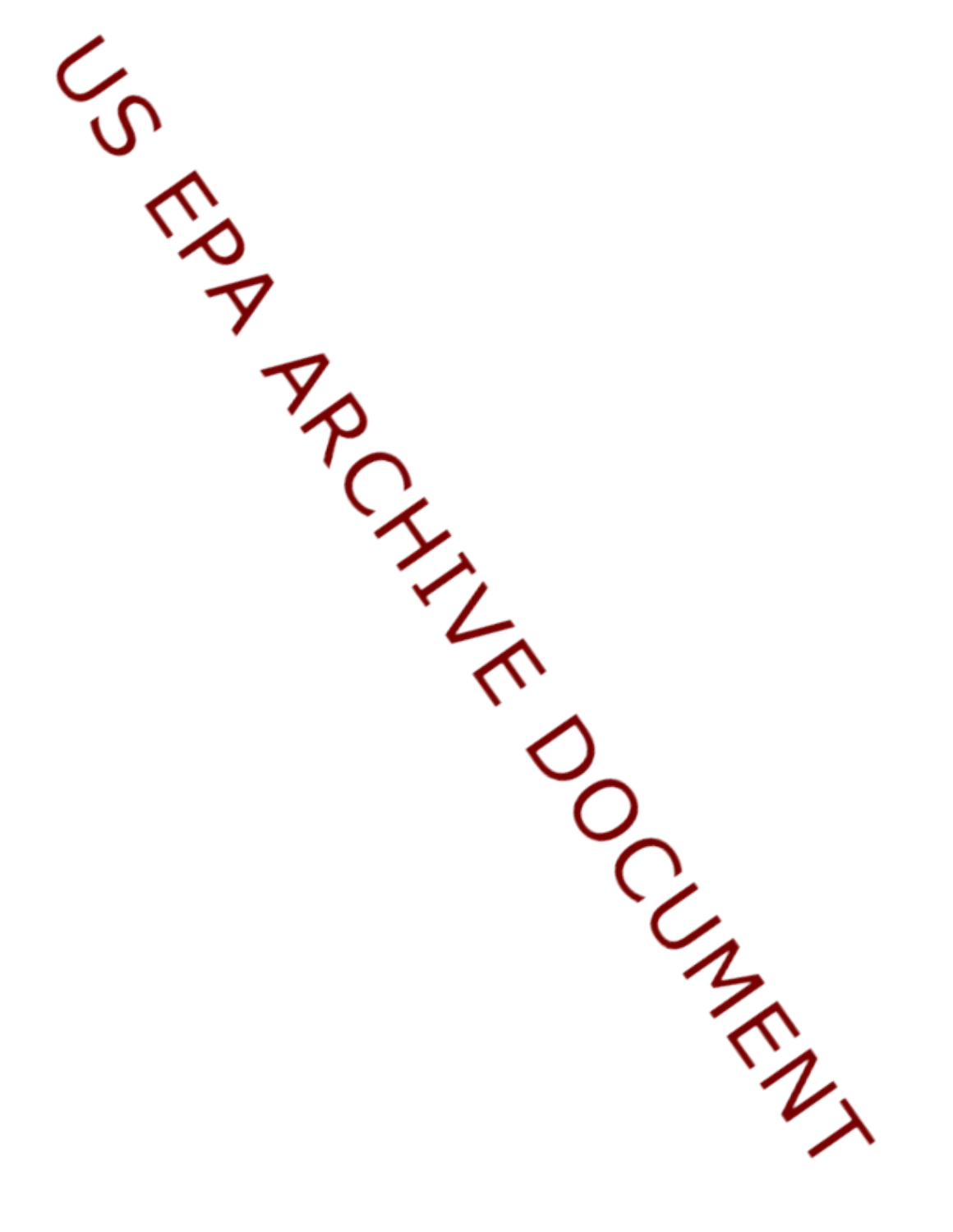# **Consumer Factsheet on: CHLORDANE**

[List of Contaminants](http://www.epa.gov/safewater/hfacts.html) 

 As part of the Drinking Water and Health pages, this fact sheet is part of a larger publication: **National Primary Drinking Water Regulations** 

 States Environmental Protection Agency (EPA). This is a factsheet about a chemical that may be found in some public or private drinking water supplies. It may cause health problems if found in amounts greater than the health standard set by the United

## **What is Chlordane and how is it used?**

Chlordane is a viscous liquid, colorless to amber, with a slight chlorine-like aromatic odor. It was used on corn, citrus, deciduous fruits and nuts, vegetables; for home, garden and ornamentals; lawns, turf, ditchbanks and roadsides. It was applied directly to soil or foliage to control a variety of insect pests including parasitic roundworms and other nematodes, termites, cutworms, chiggers, leafhoppers. The only commercial use of chlordane products still permitted is for fire ant control in power transformers.

 The list of trade names given below may help you find out whether you are using this chemical at home or work.

### **Trade Names and Synonyms:**

 Velsicol 1068 Aspon-chlordane Belt Chlorindan Chlor-Kil Cortilan-Neu Dowchlor **Oktachlor Oktaterr** Synklor Tat Chlor 4 **Topiclor Toxichlor** Intox 8 Gold Crest C-100 Kilex Kypchlor Niran Termi-Ded Prentox Pentiklor

# **Why is Chlordane being Regulated?**

 based solely on possible health risks and exposure, are called Maximum Contaminant Level Goals. In 1974, Congress passed the Safe Drinking Water Act. This law requires EPA to determine safe levels of chemicals in drinking water which do or may cause health problems. These non-enforceable levels,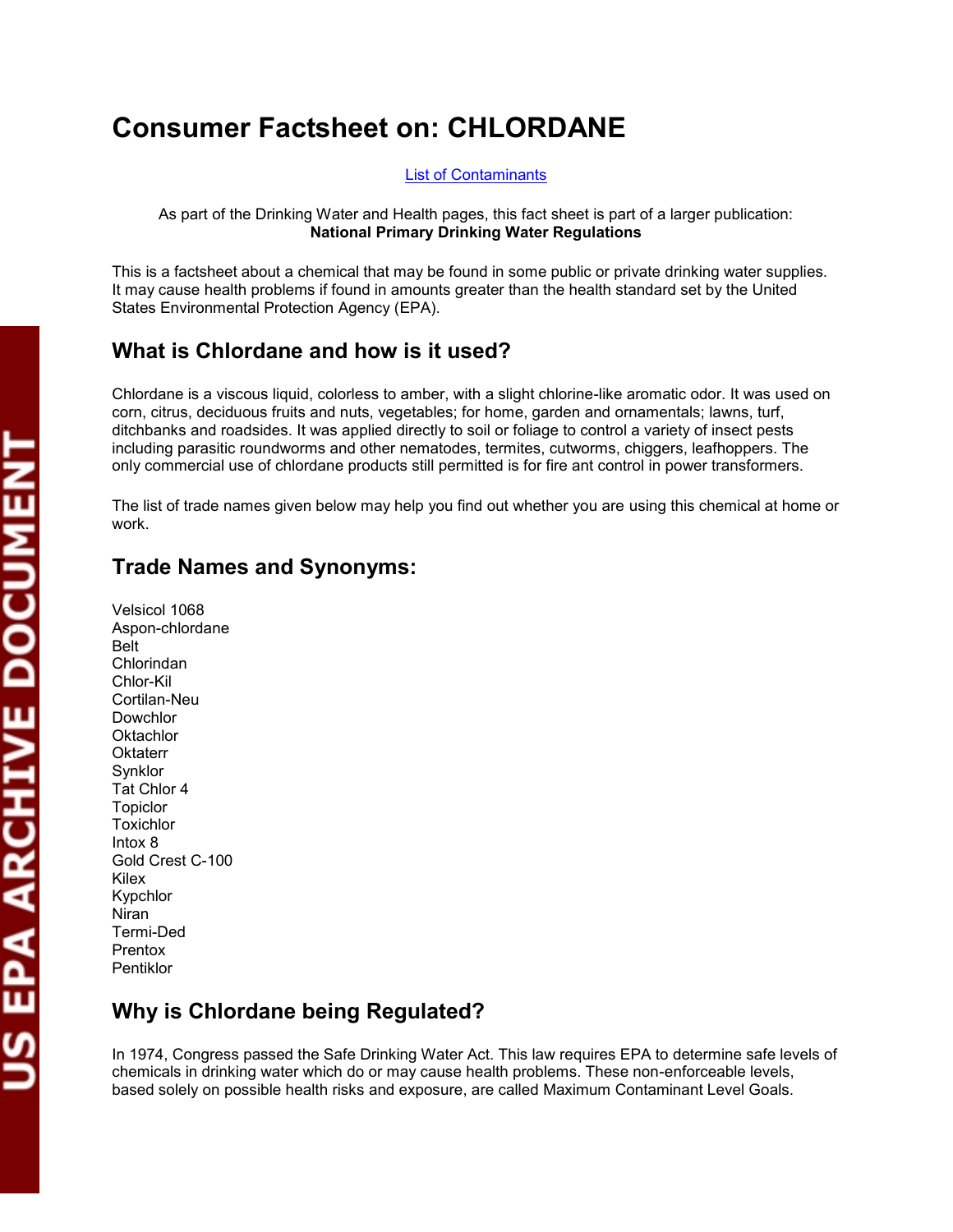The MCLG for chlordane has been set at zero because EPA believes this level of protection would not cause any of the potential health problems described below. Based on this MCLG, EPA has set an enforceable standard called a Maximum Contaminant Level (MCL). MCLs are set as close to the MCLGs as possible, considering the ability of public water systems to detect and remove contaminants using suitable treatment technologies.

 contaminant should it occur in drinking water. The MCL has been set at 2 parts per billion (ppb) because EPA believes, given present technology and resources, this is the lowest level to which water systems can reasonably be required to remove this

These drinking water standards and the regulations for ensuring these standards are met, are called National Primary Drinking Water Regulations. All public water supplies must abide by these regulations.

### **What are the Health Effects?**

 exposed to it at levels above the MCL for relatively short periods of time: central nervous system effects - Short-term: EPA has found chlordane to potentially cause the following health effects when people are including irritability, excess salivation, labored breathing, tremors, convulsions, deep depression - and blood system effects such as anemia and certain types of leukemia.

 Long-term: Chlordane has the potential to cause the following effects from a lifetime exposure at levels above the MCL: damage to liver, kidneys, heart, lungs, spleen and adrenal glands; cancer.

## **How much Chlordane is produced and released to the environment?**

 Chlordane has been released into the environment primarily from its application as an insecticide. The amount of chlordane used annually in the US prior to 1983 was estimated in 1985 to be greater that 3.6 million pounds. As of April 14, 1988, however, all commercial use of chlordane in the US has been canceled.

## **What happens to Chlordane when it is released to the environment?**

 Chlordane may persist for long periods of time in air, soil and water. Though chlordane tends to adhere to soil, its detection in various groundwaters in NJ and elsewhere indicates that it can leach to groundwater. It is only very slowly broken down by microbes. Chlordane has been detected in air samples in remote areas such as over the Pacific and Atlantic Oceans, and in the Arctic.

 reversible once exposure is stopped. Chlordane has a great tendency to accumulate in aquatic organisms, but there is evidence that this is

## **How will Chlordane be Detected in and Removed from My Drinking Water?**

 The regulation for chlordane became effective in 1992. Between 1993 and 1995, EPA required your water supplier to collect water samples every 3 months for one year and analyze them to find out if chlordane is contaminant. present above 0.2 ppb. If it is present above this level, the system must continue to monitor this

 methods have been approved by EPA for removing chlordane: granular activated charcoal. If contaminant levels are found to be consistently above the MCL, your water supplier must take steps to reduce the amount of chlordane so that it is consistently below that level. The following treatment